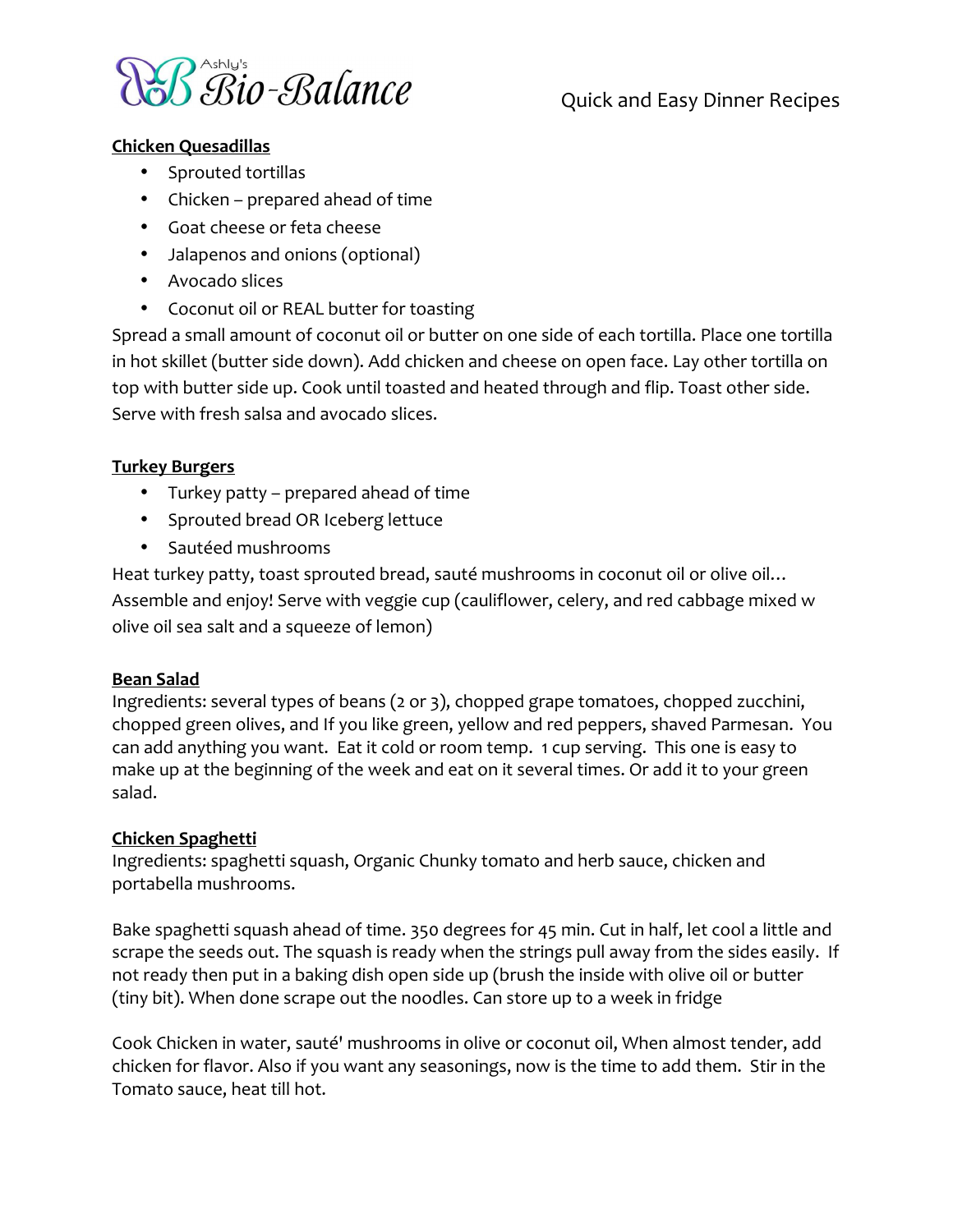

Pour Tomato Sauce and Chicken mixture on Spaghetti squash for the most delightful spaghetti you have ever had! Enjoy!

## Ashly's Skillet Dinner Mix! This is my favorite!

Sauté' mushrooms, frozen butternut squash, okra, Chicken, in coconut or olive oil and fresh rosemary. I put the veggies in according to how tender I want them. Chicken or other meat is cooked separately, and then added at the end. Top with Parmesan. YUMMY! ADD GREENS at the last minute to make it even yummier!

#### Lettuce Rolls - I use Collard Greens... they are hearty and make a great wrap

Leaf Lettuce (dark green as you can get), Meat (fresh - no nitrates or preservatives), slice of cheese, sliced tomatoes

OR make a lettuce taco with fish and cabbage.

OR refried beans (make you own - pinto beans - rinsed - 1/4 - 1/2 tsp of coconut oil, water to consistency and salt. Cook to boiling and beans become soft and mash till creamy) Add a little sour cream (1/4-1/2 tsp) grated cheese, picante' sauce - roll up and you have a healthy taco.

OR chicken salad made with fresh chicken, (shredded), sliced celery, onions, collard green stalk, cranberries (crushed), hummus or honey mustard. YUMMY!

#### **Black Bean/Avocado Salad**

Can of Black Beans Can of Kidney Beans 2 avocadoes 15 greens olives (queen) sliced 15 Kalamata Olives sliced  $\frac{1}{2}$  of a Jicima – chopped

Combine in a bowl, toss with Himalayan sea salt and enjoy! This makes 4 servings.

#### **Squash Salad**

4 zucchini squash - spiral slicer  $\frac{1}{2}$  Jicima – julienne sliced 1 butternut squash - spiral sliced or julienne sliced 2 Roma tomatoes Parmesan cheese Himalayan sea salt to taste

After slicing, combine in a bowl and toss veggies with parmesan cheese and Himalayan salt.

#### **Traditional Dinner Night**